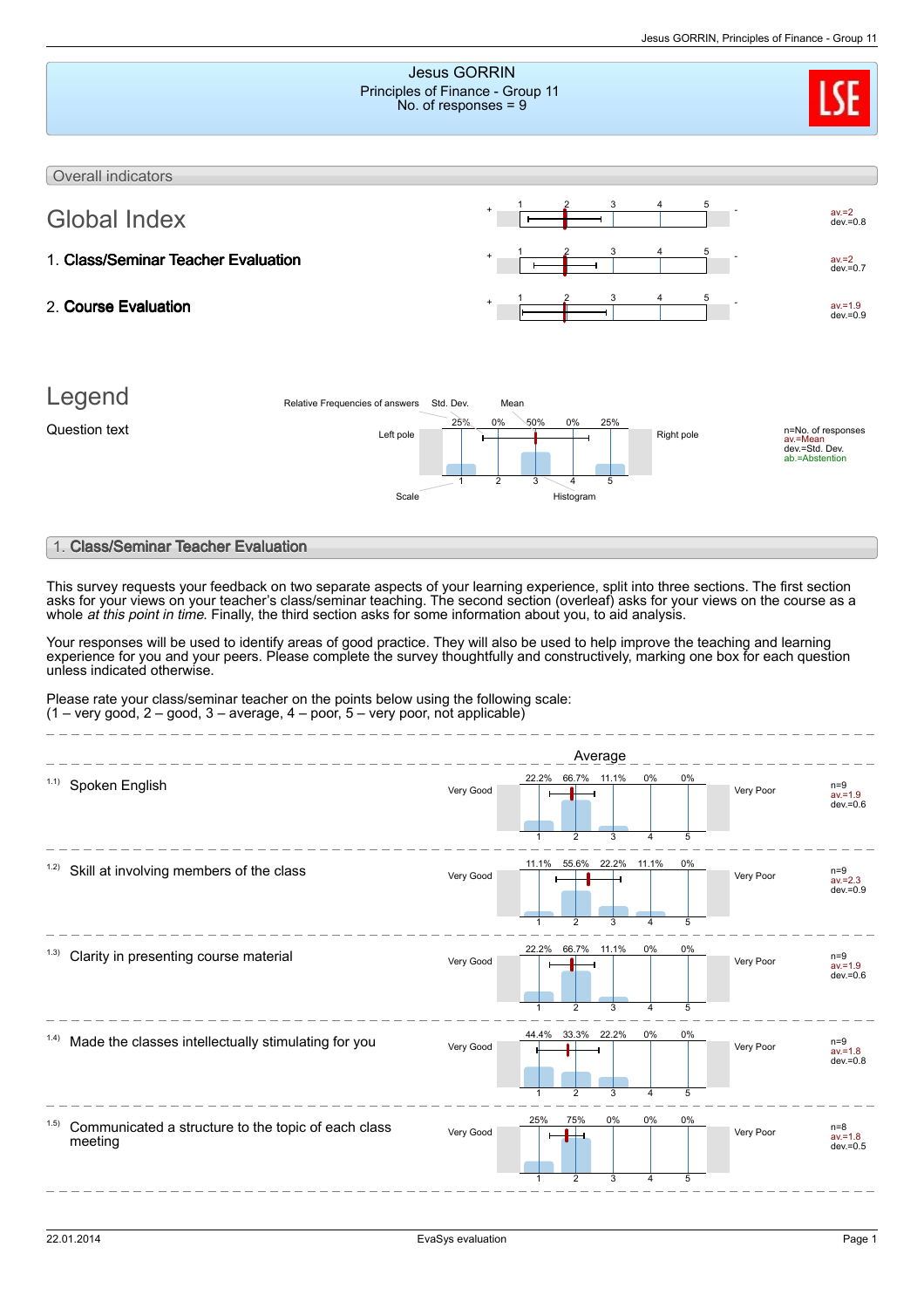| (1.6) | Provided helpful feedback on your work/performance                                                        | Very Good      | 22.2%      | 55.6%<br>$\overline{2}$ | 22.2%<br>3 | 0%<br>4              | 0%<br>5 | Very Poor          | $n=9$<br>$av = 2$<br>$dev = 0.7$   |
|-------|-----------------------------------------------------------------------------------------------------------|----------------|------------|-------------------------|------------|----------------------|---------|--------------------|------------------------------------|
| 1.7)  | Improved your understanding of the course material                                                        | Very Good      | 37.5%<br>1 | 50%<br>$\overline{2}$   | 12.5%<br>3 | 0%<br>$\overline{4}$ | 0%<br>5 | Very Poor          | $n=8$<br>$av = 1.8$<br>$dev = 0.7$ |
| (1.8) | Please rate your own contribution to classes/<br>seminars using the same scale                            | Very Good      | 0%<br>1    | 50%<br>$\overline{2}$   | 50%<br>3   | 0%<br>4              | 0%<br>5 | Very Poor          | $n=8$<br>$av = 2.5$<br>$dev = 0.5$ |
| (1.9) | In general, how satisfied have you been so far with<br>the class teaching on this course by this teacher? | Very Satisfied | 37.5%<br>1 | 50%<br>$\overline{2}$   | 12.5%<br>3 | 0%<br>$\Delta$       | 0%<br>5 | Not Very Satisfied | $n=8$<br>$av = 1.8$<br>$dev = 0.7$ |

 $1.10$ ) Please write below aspects of this teacher's class/seminar teaching that you think could be improved and/or aspects that were particularly helpful.

Jesus is very good at helping me anderstand the<br>information. However, I do get a bit compused how-<br>he writes  $\pm$  instead of I.

|      | 2. Course Evaluation                                                        |                    |                  |                       |                        |                |            |                      |                                    |
|------|-----------------------------------------------------------------------------|--------------------|------------------|-----------------------|------------------------|----------------|------------|----------------------|------------------------------------|
| 2.1) | How do you rate the reading list(s) provided for this<br>course?            | Very Good          | 25%              | 25%<br>$\overline{2}$ | 37.5% 12.5%<br>3       | $\overline{4}$ | 0%<br>5    | Very Poor            | $n=8$<br>$av = 2.4$<br>$dev = 1.1$ |
| 2.2) | How many hours of independent study do you put into this course each week?  |                    |                  |                       |                        |                |            |                      |                                    |
|      |                                                                             | More than 10 hours |                  |                       |                        |                |            | 0%                   | $n=8$                              |
|      |                                                                             | 6-10 hours         |                  |                       |                        |                |            | 0%                   |                                    |
|      |                                                                             | 2-5 hours          |                  |                       |                        |                |            | 100%                 |                                    |
|      |                                                                             | Less than 2 hours  |                  |                       |                        |                |            | 0%                   |                                    |
|      |                                                                             | None               |                  |                       |                        |                |            | 0%                   |                                    |
|      |                                                                             | Not applicable     |                  |                       |                        |                |            | 0%                   |                                    |
| 2.3) | How useful have you found the Moodle and/or any<br>other course materials?  | Very Good          | 50%              | $\overline{2}$        | 16.7% 16.7% 16.7%<br>3 | 4              | $0\%$<br>5 | Very Poor            | $n=6$<br>$av = 2$<br>$dev = 1.3$   |
| 2.4) | How satisfied have you been with this course<br>content as a whole to date? | Very Satisfied     | 12.5% 62.5%<br>1 | $\overline{2}$        | 25%<br>3               | $0\%$<br>4     | 0%<br>5    | Not At All Satisfied | $n=8$<br>$av = 2.1$<br>$dev = 0.6$ |
|      |                                                                             |                    |                  |                       |                        |                |            |                      |                                    |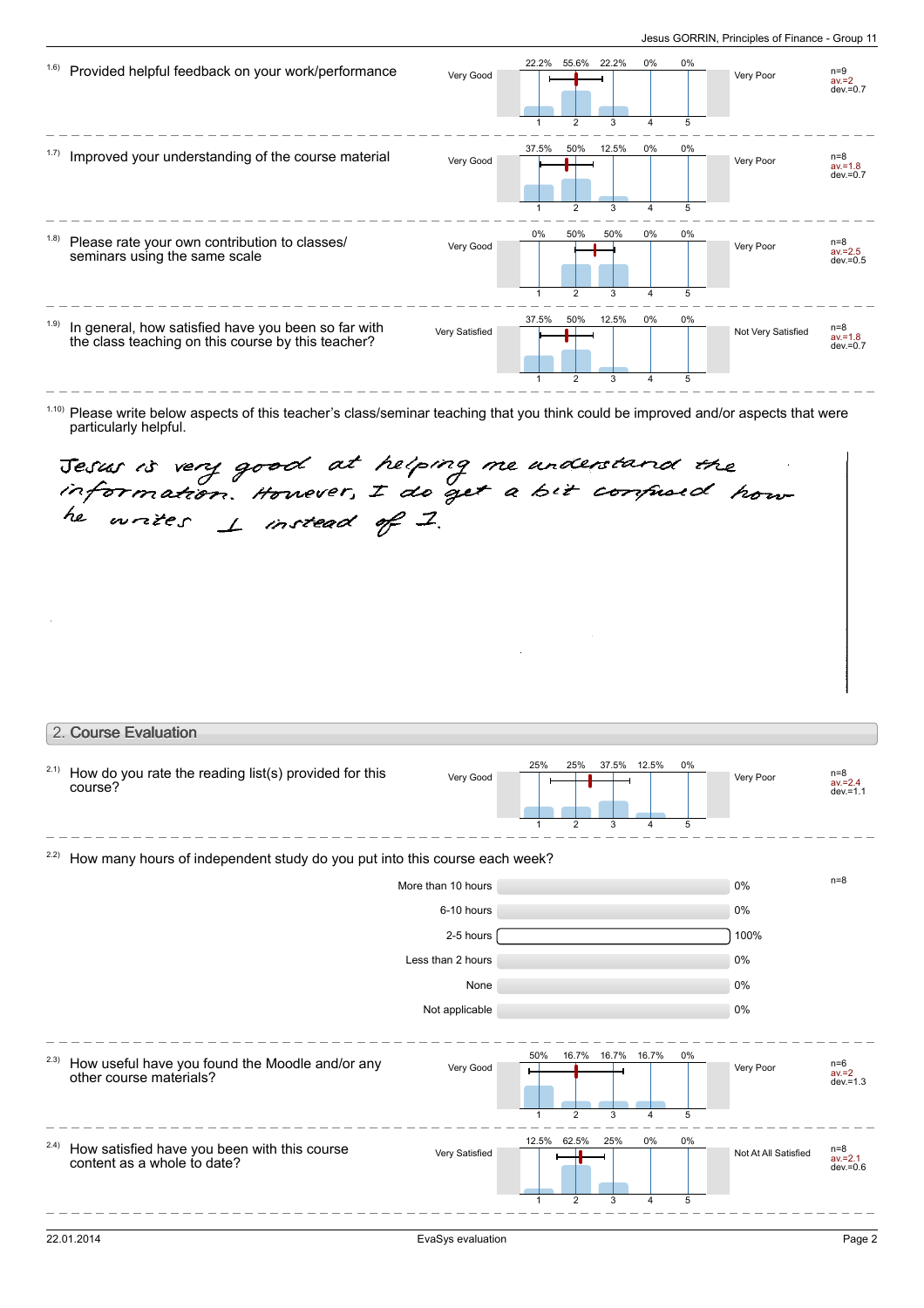| (2.5) | How satisfied have you been with the lectures as a<br>whole to date?                                                                                                                                              | Very Satisfied            | 44.4% 11.1%<br>44.4%<br>$\overline{2}$<br>3<br>$\mathbf{1}$ | 0%<br>$\overline{4}$ | 0%<br>5 | Not At All Satisfied | $n=9$<br>$av = 1.7$<br>$dev = 0.7$ |
|-------|-------------------------------------------------------------------------------------------------------------------------------------------------------------------------------------------------------------------|---------------------------|-------------------------------------------------------------|----------------------|---------|----------------------|------------------------------------|
| 2.6)  | How satisfied have you been with the integration of<br>classes with lectures?                                                                                                                                     | Very Satisfied            | 50%<br>37.5%<br>0%<br>$\overline{2}$<br>3                   | 12.5%<br>4           | 0%<br>5 | Not At All Satisfied | n=8<br>$av = 1.8$<br>$dev = 1$     |
| 2.7)  | How satisfied have you been with the amount of<br>contact time with teachers for this course?                                                                                                                     | Very Satisfied            | 33.3%<br>44.4% 22.2%<br>2<br>3                              | 0%<br>$\overline{4}$ | 0%<br>5 | Not At All Satisfied | $n=9$<br>$av = 1.9$<br>$dev = 0.8$ |
| (2.8) | How satisfied are you that the feedback received on<br>this course will be helpful in preparing you for the<br>final course assessment?                                                                           | Very Satisfied            | 33.3%<br>44.4% 22.2%<br>2<br>3                              | 0%<br>4              | 0%<br>5 | Not At All Satisfied | $n=9$<br>$av = 1.9$<br>$dev = 0.8$ |
| 2.9)  | Would you recommend this course to other students?                                                                                                                                                                |                           |                                                             |                      |         |                      |                                    |
|       |                                                                                                                                                                                                                   | Yes                       |                                                             |                      |         | 85.7%                | $n=7$                              |
|       |                                                                                                                                                                                                                   | Maybe                     |                                                             |                      |         | 14.3%                |                                    |
|       |                                                                                                                                                                                                                   | No                        |                                                             |                      |         | 0%                   |                                    |
|       | <sup>2.10)</sup> Please write below what you think could be improved about this course as a whole and/or aspects of the course that have been<br>particularly positive.<br>Less lecture time and more class time. |                           |                                                             |                      |         |                      |                                    |
|       |                                                                                                                                                                                                                   |                           |                                                             |                      |         |                      |                                    |
|       | 3. Your Information                                                                                                                                                                                               |                           |                                                             |                      |         |                      |                                    |
|       |                                                                                                                                                                                                                   |                           |                                                             |                      |         |                      |                                    |
|       | Which category of student are you?                                                                                                                                                                                | First Year Undergraduate  |                                                             |                      |         | 0%                   | $n=9$                              |
|       |                                                                                                                                                                                                                   | Second Year Undergraduate |                                                             |                      |         | 44.4%                |                                    |
|       |                                                                                                                                                                                                                   | Third Year Undergraduate  |                                                             |                      |         | 33.3%                |                                    |
|       |                                                                                                                                                                                                                   | General Course            |                                                             |                      |         | 22.2%                |                                    |
|       |                                                                                                                                                                                                                   | Intercollegiate           |                                                             |                      |         | 0%                   |                                    |
|       |                                                                                                                                                                                                                   | Certificate               |                                                             |                      |         | 0%                   |                                    |
|       |                                                                                                                                                                                                                   | Diploma                   |                                                             |                      |         | 0%                   |                                    |
|       |                                                                                                                                                                                                                   | Masters                   |                                                             |                      |         | 0%                   |                                    |
|       |                                                                                                                                                                                                                   | Socrates or Erasmus       |                                                             |                      |         | 0%                   |                                    |
| 3.1)  |                                                                                                                                                                                                                   | Research<br>Other         |                                                             |                      |         | 0%<br>0%             |                                    |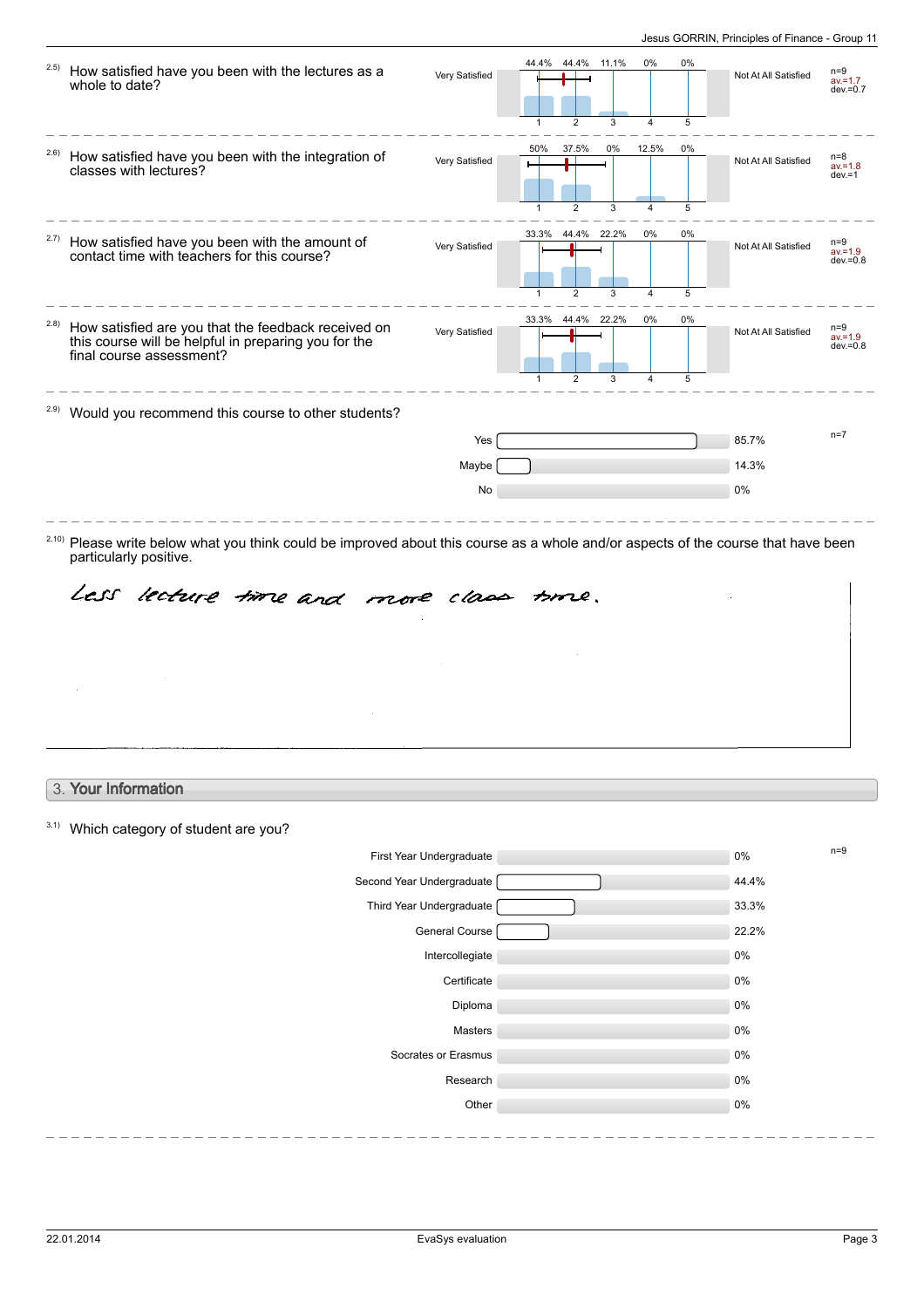| 3.2) | Which of the reasons given below describe why you are taking the course? (Please select all that apply) |       |       |
|------|---------------------------------------------------------------------------------------------------------|-------|-------|
|      | It is compulsory for my degree programme                                                                | 22.2% | $n=9$ |
|      | I am interested in the subject matter                                                                   | 66.7% |       |
|      | It was recommended to me by other students [                                                            | 11.1% |       |
|      | It was recommended to me by a tutor                                                                     | 11.1% |       |
|      | Other                                                                                                   | 0%    |       |
|      |                                                                                                         |       |       |